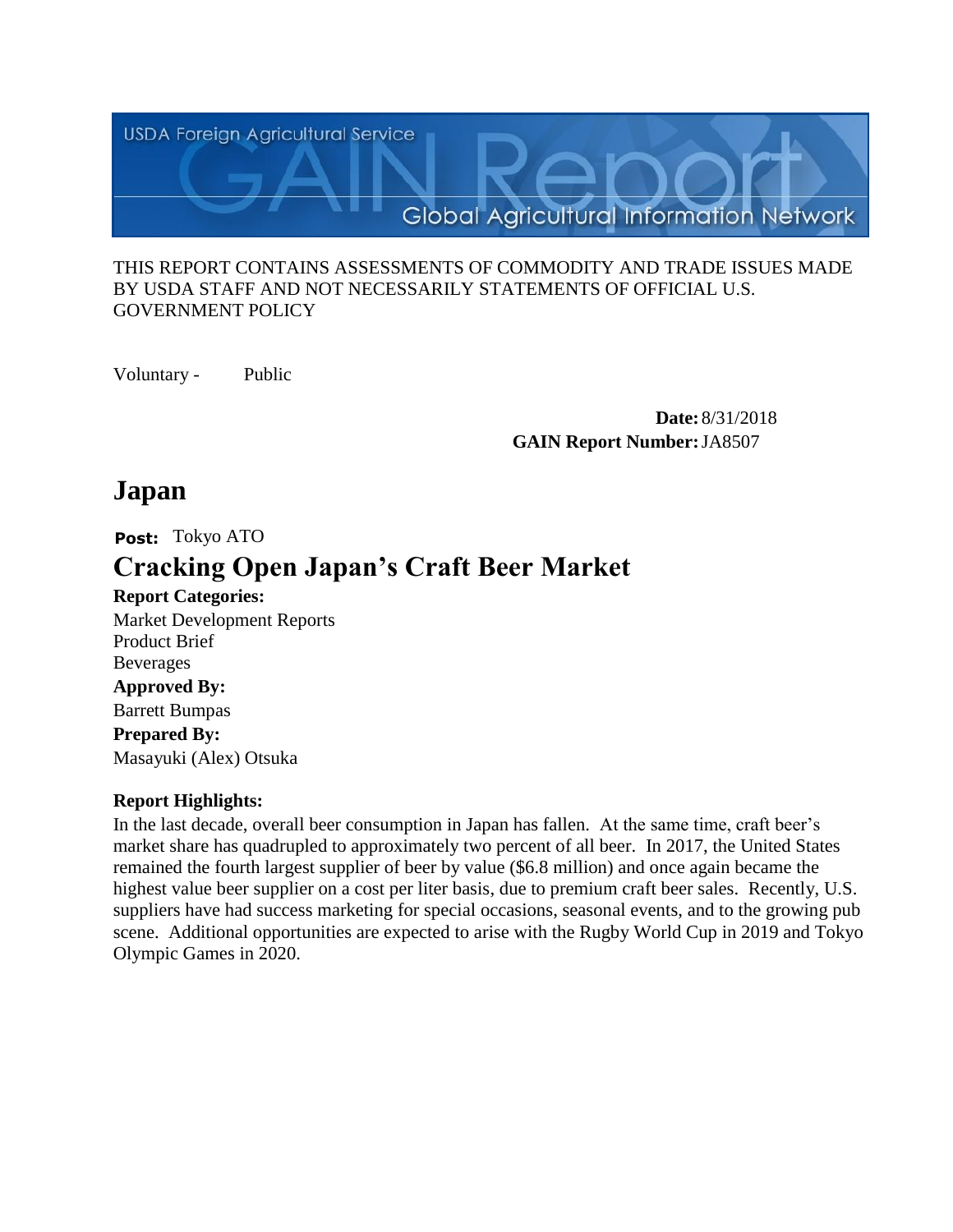#### **General Information:**

Japan's economy has improved over the last four years, resulting in increasing GDP and growth in the food service market. However, the beer market has continued to diminish due to a higher liquor tax, shifting trends in alcoholic beverage product sales, and a shrinking national population.



Japan Alcohol Beverages Market by

*Source: Japan National Tax Agency, total of domestic and imported products; Annual: April-March*

Despite the declining trend in consumption, down 1.8 percent in 2016, the beer market (including Happoshu, a Japanese low-malt beer) still has a forty percent share among all alcoholic beverages. Per capita beer consumption in 2016 was 41.4 liters and Japan has remained the seventh largest beer consuming country in the world for the last decade. The vast majority of beer consumed remains light pilsner, which has been produced domestically since 1870 and pairs well with Japanese food. "Draft" beer, which is the most popular beer in the market, is produced using a filtration system and is non-heat treated. Heat treated beer is usually referred to as "Lager;" which the majority of consumers do not recognize as a type of craft beer. However, craft beer fans are generally aware of what India Pale Ale (IPA), wheat ale, and other beer styles are.

Four large scale-domestic breweries account for 98.6 percent of beer by volume and the remaining volume is produced by a number of small local microbrewers (Percentage share of domestic beer market: Asahi 39%, Kirin 31%, Suntory 16%, Sapporo 12% and other 2%). These domestic

breweries capitalize on an excellent distribution system that can quickly turn-over product. Without that efficiency, it can be difficult to survive in the market. These breweries also compete with each other to develop new products using attractive advertisements, varying quality and taste, and through investments in the foodservice industry and related markets. For example, Kirin has invested in local microbrewers, Asahi in brew pubs and restaurants, and Suntory has started to brew and sell small batch beers such as pale ale, wheat ale and golden ale under the name of "Craft Select."

With strong domestic production, imported beer only constitutes approximately 1.4 percent of the overall beer market, although some fluctuations occur during international events, e.g. the Soccer's World Cup, the World Baseball Classic, and the Olympic Games. From 2016 to 2017, imports increased marginally, by 0.7 percent, to \$60.5 million, and by 1.5 percent in volume; to nearly 37,000 kilo-liters. According to Global Trade Atlas, U.S. beer exports to Japan dropped by 2.7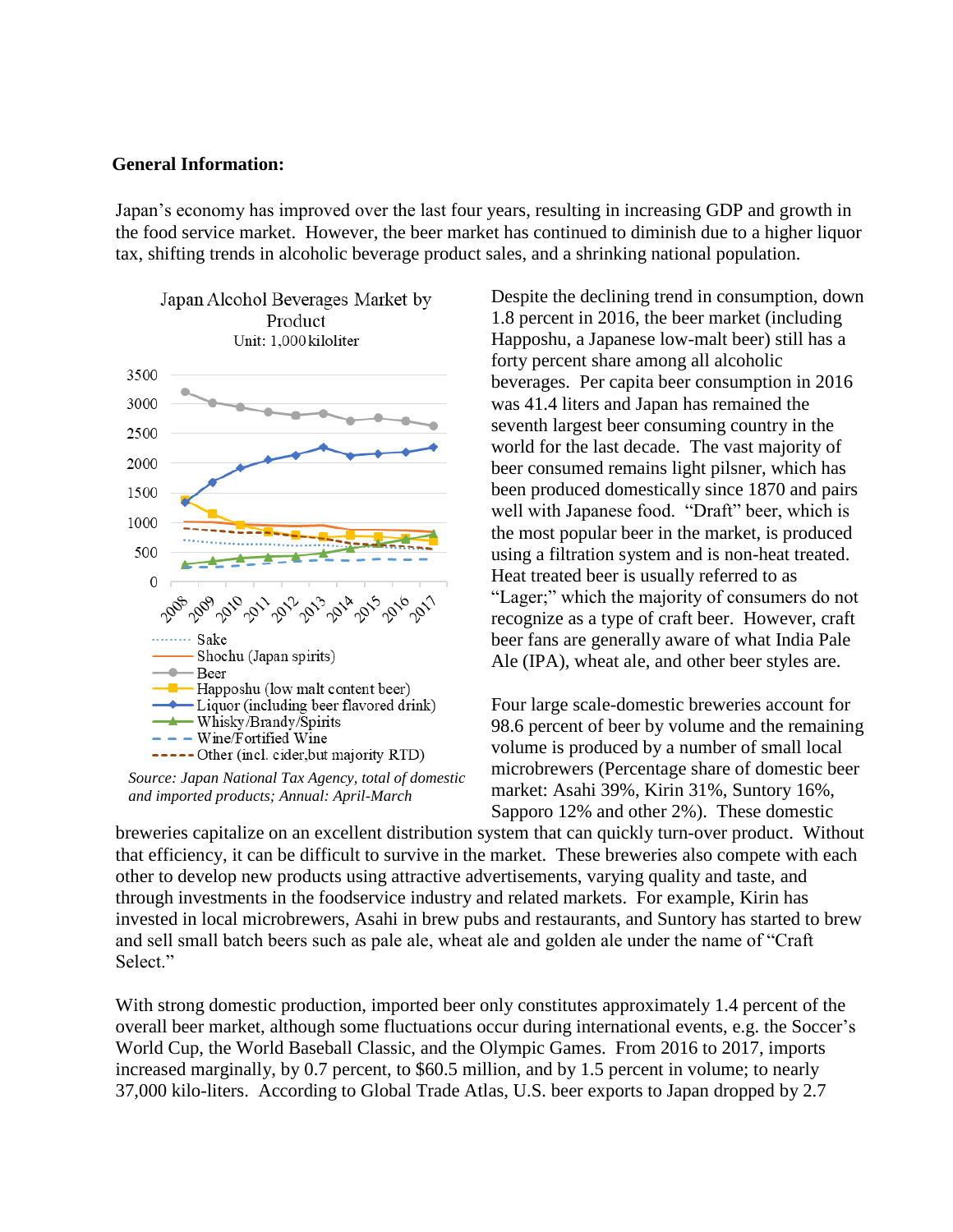percent to \$6.8 million while volume fell 8.1 percent to 2,633 kiloliters year-over-year. Meanwhile, the United States remains the fourth largest supplier of beer by value, despite ranking lower in volume. In 2017, U.S. beer once again became the highest value imported beer by cost per liter, with an average value of \$2.59/liter. No statistics exist that show what percentage of beer imports are craft beer, but U.S. beer's unit value is a strong indicator that exports include a significant amount of premium craft beer. In total, fifty-nine countries exported beer to Japan in 2017.

|                        | 2015   |          | 2016   |                 | 2017   |          | 2017 Share   |                 |
|------------------------|--------|----------|--------|-----------------|--------|----------|--------------|-----------------|
| <b>Partner Country</b> | US\$   | Quantity | US\$   | <b>Quantity</b> | US\$   | Quantity | US\$         | <b>Quantity</b> |
| <b>World Total</b>     | 60,464 | 38,146   | 60,001 | 36,372          | 60,405 | 36,927   | <b>100.0</b> | 100.0           |
| Mexico                 | 8,918  | 7,179    | 10,158 | 7,988           | 12,233 | 9,000    | 20.3         | 24.4            |
| Belgium                | 9,041  | 4,117    | 8,865  | 4,097           | 8,539  | 3,694    | 14.1         | 10.0            |
| Ireland                | 8,841  | 3,953    | 9,331  | 3,795           | 8,140  | 3,443    | 13.5         | 9.3             |
|                        |        |          |        |                 |        |          |              |                 |
| <b>United States</b>   | 6,413  | 2,744    | 7,005  | 2.866           | 6,815  | 2,633    | 11.3         | 7.1             |
| Germany                | 6,413  | 4,158    | 6,087  | 3,892           | 6,102  | 4,603    | 10.1         | 12.5            |
|                        |        |          |        |                 |        |          |              |                 |
| United Kingdom         | 4,680  | 2,417    | 3,858  | 2,155           | 4,093  | 2,239    | 6.8          | 6.1             |
| Korea South            | 2,064  | 3,198    | 2,547  | 3,213           | 2,269  | 3,171    | 3.8          | 8.6             |
| Thailand               | 1,861  | 1,396    | 1,905  | 1,418           | 1,860  | 1,347    | 3.1          | 3.6             |
| Italy                  | 1,360  | 719      | 1,524  | 786             | 1,645  | 789      | 2.7          | 2.1             |
| Australia              | 1,456  | 1,437    | 1,320  | 1,359           | 1,413  | 1,393    | 2.3          | 3.8             |

Chart 1: Japan Imported Beer by Origin – Unit: Thousand US\$, Kilo-liter

*Source: Global Trade Atlas*

Chart 2: Japan Imported Beer Unit Price: US\$ per litter

|                        | Unit Value - US\$ per liter | % Change |      |           |  |
|------------------------|-----------------------------|----------|------|-----------|--|
| <b>Partner Country</b> | 2015                        | 2016     | 2017 | 2017/2016 |  |
| World Total            | 1.59                        | 1.65     | 1.64 | $-0.84$   |  |
| <b>United States</b>   | 2.34                        | 2.44     | 2.59 | 5.88      |  |
| Ireland                | 2.24                        | 2.46     | 2.36 | $-3.85$   |  |
| Belgium                | 2.2                         | 2.16     | 2.31 | 6.83      |  |
| Italy                  | 1.89                        | 1.94     | 2.09 | 7.58      |  |
| U.K.                   | 1.94                        | 1.79     | 1.83 | 2.13      |  |
| China                  | 1.47                        | 1.38     | 1.45 | 4.48      |  |
| Thailand               | 1.33                        | 1.34     | 1.38 | 2.71      |  |
| Mexico                 | 1.24                        | 1.27     | 1.36 | 6.88      |  |
| Germany                | 1.54                        | 1.56     | 1.33 | $-15.24$  |  |
| Australia              | 1.01                        | 0.97     | 1.01 | 4.46      |  |
| Korea South            | 0.65                        | 0.79     | 0.72 | - 9.73    |  |

*Source: Global Trade Atlas*

#### **Craft Beer Market Volume:**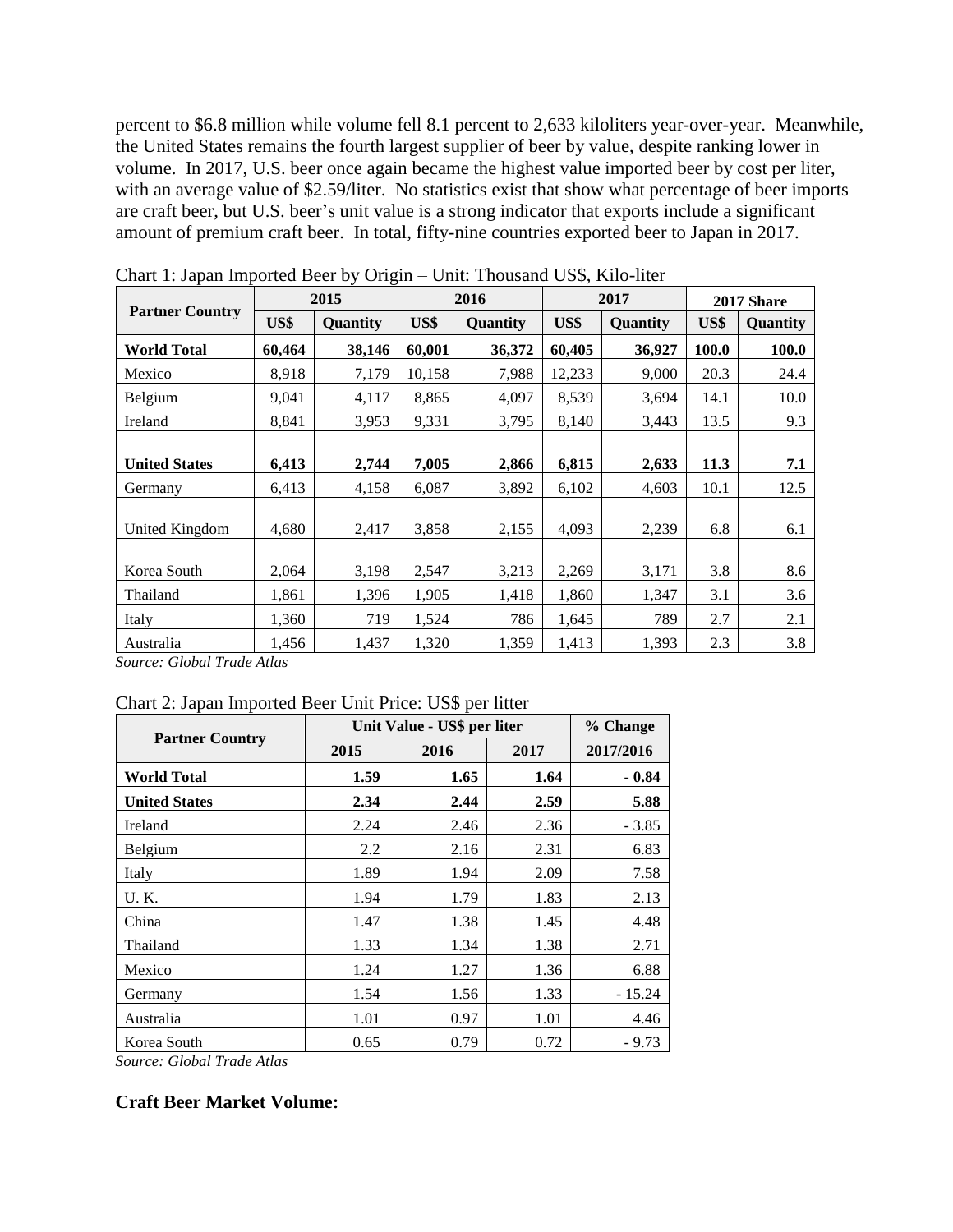Craft beers have been surging in popularity among Millennials, wealthy seniors, and women. The total market share of domestic microbrewers and craft beer imports is estimated to have been less than a 0.5 percent in 2007. However, in 2016, the total volume sold by other breweries, primarily domestic micro-breweries that specialize in craft beer, accounted for 1.74 percent of the market, as seen in Chart 3. In addition, given that a large share of the imported beer was believed to be craft beer, ATO Tokyo estimates that approximately two percent of all beer is comprised of craft beer, a four-fold increase over a decade ago, despite the decline in total beer consumption. Aside from that, the total production of four major breweries also includes microbrews they produce. In contrast to the increasing volume of craft beer produced, however, is the number of Japanese microbrewers in operation, which has fallen from 260 to 174 over the past decade.

#### Chart 3: Size of Craft Beer Market 2016

| <b>Japan Taxed Beer Shipment</b>      | <b>Quantity - Kiloliter</b> | <b>Share</b> |
|---------------------------------------|-----------------------------|--------------|
| Overall $(A)$                         | 2,709,758                   | 100.00%      |
| Total of major 4 brewers (B)          | 2,662,496                   | 98.26%       |
| <b>Estimated Microbrew Production</b> | 47.262                      | 1.74%        |

*Source: A) National Tax Agency, B) Brewers Association of Japan (may include a part of craft beer)*

#### Snap Shots: Craft Beer Trends



## **Market Access:**

Japan has no restriction on beer imports based on food safety or regulatory standards. However, requirements from end users such as retailers, foodservice operators, and consumers are very specific and may differ from the United States. Frequent differences include:

i) Distribution:

Local distribution systems quickly ship small quantities of craft beer to retailers which have smaller shelf space than in the United States. Domestic brewers usually deliver beer within three days to wholesalers or end users (retailers and HRI). The time between bottling and retail store delivery is five to seven days. Domestic mass market beer is delivered at room temperature and then chilled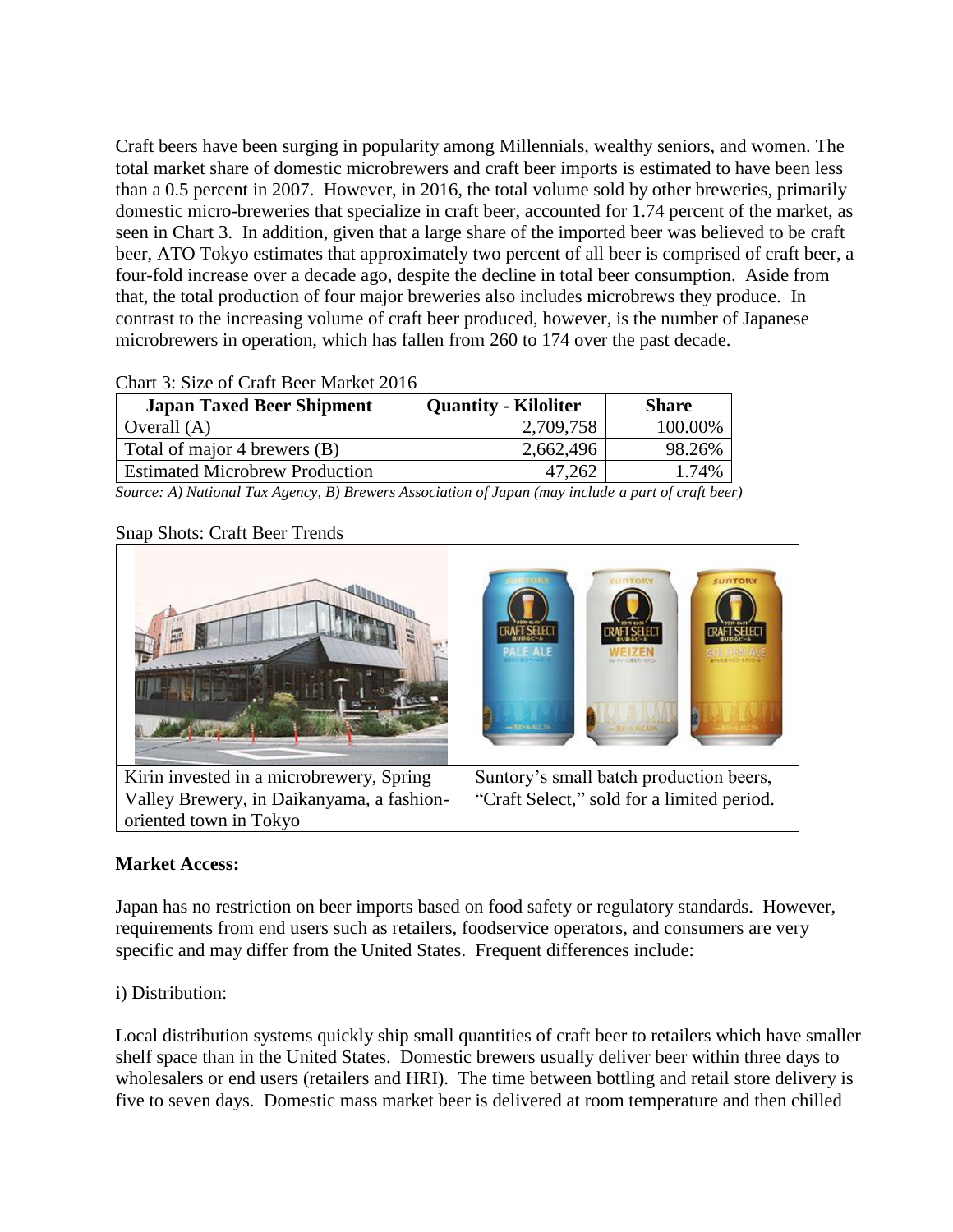for sale in shops and restaurants. However, craft beer and premium beer are chilled throughout distribution at temperatures below 5 degrees Celsius (41 degrees Fahrenheit). Local delivery companies also provide service in cold chain for both individual and commercial customers.

Craft beer is occasionally packaged in quantities smaller than a six-pack, often sold individually, and can be found on shelves at major convenience stores. There have been reports of a surge in cost-effective one-way keg containers for craft beer imports, which are increasing in popularity and favorability in Japanese craft beer pubs. According to the Brewers Association of Japan, the beer market retail:foodservice ratio has shifted very slightly from 56:44 in 2007 to 53:47 in 2017.

#### ii) Shelf-Life:

End users request that suppliers deliver beer that retains more than two third of its original shelf life. For instance, if the shelf life of a beer products is nine months, end users expect to receive the product within three months of production. Marketing fresh products or products with a shelf life of over ten to twelve months is suggested.

#### iii) Advertisement:

The large volume of advertising by major domestic brewers distinguishes their products from competitors. From May 2016 through April 2017, Kirin Holdings spent JP¥62.9 billion (US\$580 million), Suntory Food International (including soft drink and health care food) JP¥50.2 billion (US\$460 million), Asahi JP¥48 billion (US\$440 million) and Sapporo JP¥20.4 billion (US\$187 million) just for advertising. National retailers and buyers review advertising data provided by the major breweries before placing orders, ensuring they stock their shelves with products that costumers will recognize. Craft beer producers find it very difficult to compete directly with these large scale brewers and instead focus on smaller markets where unique products can stand out. Meanwhile, the number of stores and restaurants that carry craft beer has been steadily increasing over the last decade.

## **Potential Distribution Channels:**

i) Major Breweries:

Major domestic brewers also sell imported brands. For example, Asahi markets Pilsner Urquell, Grolsch, and Peroni; and Suntory sells Carlsberg. Kirin is licensed to brew international brands, such as Budweiser, Heineken, Guinness and Brooklyn Lager. International sports events, such as Soccer's World Cup and the Olympic Games help motivate these breweries to pick up imported beer.

ii) Food Wholesaler and Trading Houses:

Local food wholesalers have faced fierce competition and have seen substantial concentration. Most medium-size food wholesalers have been acquired by major trading houses such as Mitsubishi, Mitsui and Itochu. Kokubu is the largest independent national food wholesaler to survive in Japan. These major wholesalers have assumed a key role in distribution. Mitsui Foods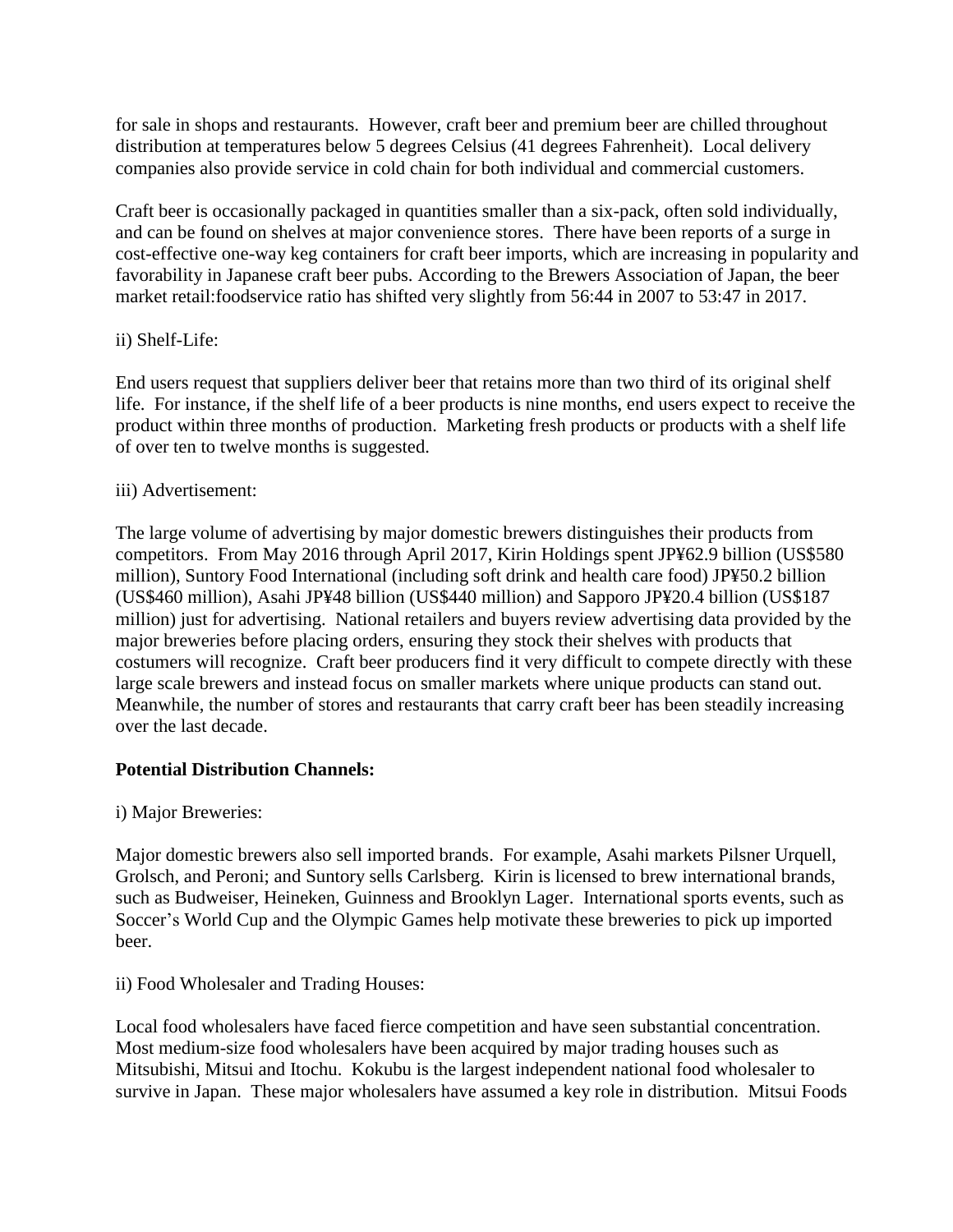imports a variety of beer such as Anchor, Primo, Chimay, Baladin, and Hinano. Itochu sells Mexican beers such as Tecate, Dos Equis, and Day of the Dead through a subsidiary company. These food wholesalers research and select potential products carefully and select products only when they find substantial potential and competitiveness in the market.

### iii) Craft Beer Importers:

U.S. craft beer imports are niche products buoyed by dedicated small importers. There are about two-dozen companies that import and wholesale U.S. craft beers, bringing in more than four-dozen U.S. craft beer brands. Some of them started in the beer import business thirty years ago. They are key players in distribution of craft beers to retailers and restaurants in cold chain and have good relationships; not only with craft beer pubs and American style restaurants, but also major retailers and chain restaurants. These companies strenuously study U.S. craft beer for quality of products and interesting background information to use for marketing. Warehouse space is expensive in Japan, so these small importers can only afford to handle large volumes of craft beer when they have firm orders from their customers.

#### iv) Large-Scale Retailers:

The largest supermarket chain, AEON group, and Osaka-based department store, Hanshin-Hankyu, carry out American Food Fairs annually and promote U.S. made foods, including craft beer and craft cider. Other national retailers and convenience store chains have also shown interest in selling craft beer in a limited space or on a trial basis. They primarily procure U.S. craft beers through food wholesalers and/or the craft beer importers, as described above.

v) Restaurant Industry - Craft Beer Pubs:

No major restaurant chain serves U.S. craft beer regularly due to relatively low demand for this niche product. However, there are over three hundred beer pubs in Tokyo metropolitan area and an increasing number in major cities such as Sapporo, Sendai, Hiroshima, Fukuoka, Osaka and Nagoya that serve craft beers. Most of these specialty pubs purchase U.S. craft beers through importers and the wholesalers, as described above.

## **Import Duties, Liquor Tax Reform, and Consumption Tax Increase:**

In 2002, Japan abolished beer import duties in accordance with the WTO agreement. There have been no significant changes in tariff codes or rates since. Additionally, an eight percent consumption (sales) tax is levied on all beer products when shipped from bonded areas. This consumption tax will be increased by the government to ten percent in October 2019. Hard cider made from apple (HS code 2206-229) still has an import duty of ¥42.4 per liter, and is also subject to the same eight percent consumption tax as beer products.

Currently, the Japanese liquor tax categorizes four grades of beer and beer flavored drinks, based on the volume of malt used in production. This tax applies for both domestic and imported beer. In 2017, the government of Japan revised the national liquor tax, including beer, which will unify the beer grades into one category over the next eight years. The details of liquor tax reform is available